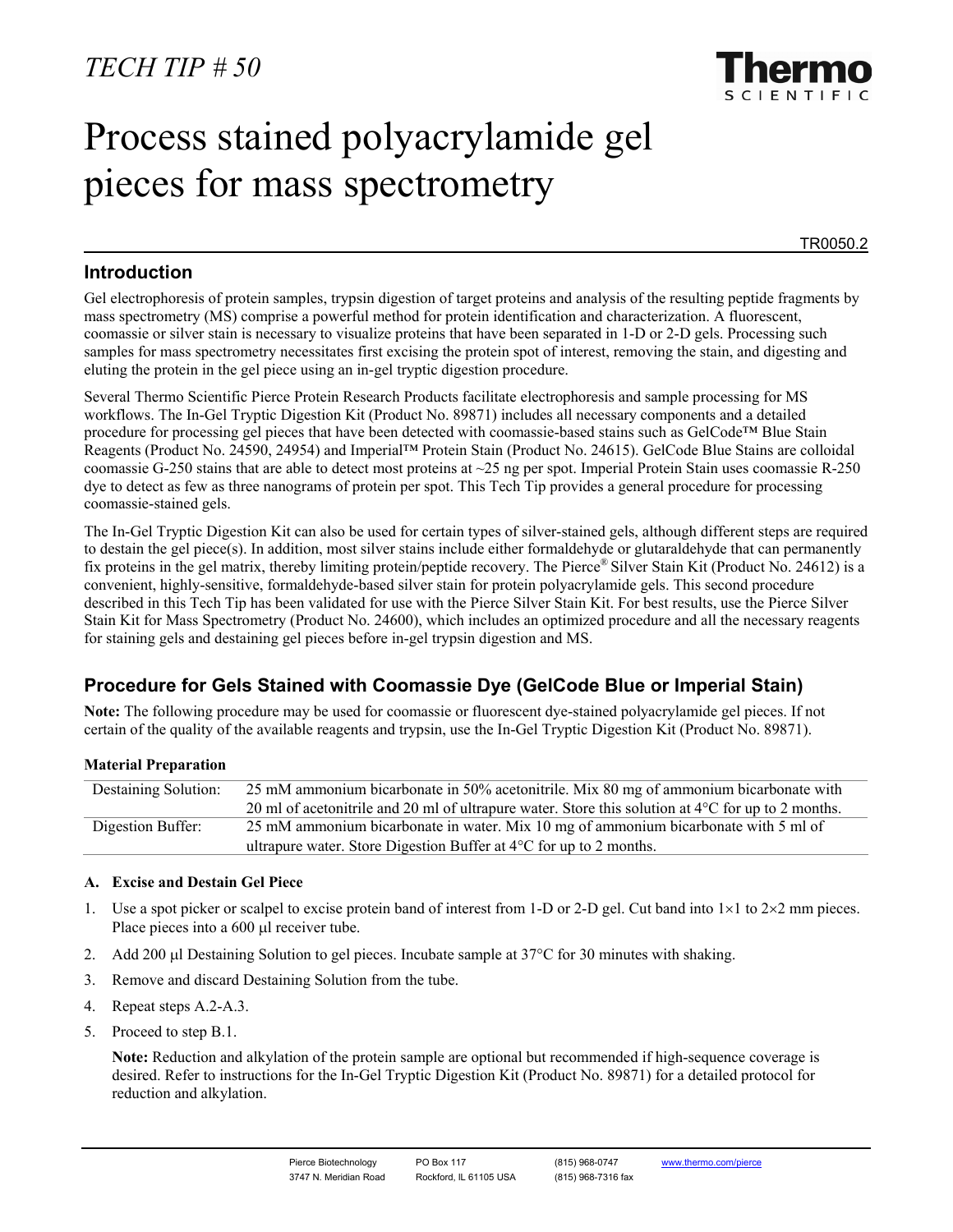

## **B. Shrink Gel Pieces**

- 6. Shrink gel pieces by adding 50 µl of acetonitrile. Incubate sample for 15 minutes at room temperature.
- 7. Carefully remove acetonitrile and allow gel pieces to air-dry for 5-10 minutes.

## **C. Trypsinize Proteins and Recover Fragments**

- 8. Prepare a 1 µg/0.1 ml solution of high-quality trypsin in ultrapure water. Do not attempt to store this solution.
- 9. Add 10 µl of preprared trypsin solution to the tube containing the shrunken gel pieces; incubate at room temperature for 15 minutes to allow gel pieces to swell and absorb the trypsin solution.

#### **Notes:**

- a) Using 100 ng of trypsin per digest is effective for a wide variety of protein concentrations within an excised gel band. However, if protein band contains significantly less than  $\sim$ 20 ng protein ( $\sim$ 300 fmol), 25 ng of trypsin may be used per digest.
- b) If 10  $\mu$  is not sufficient to cover and fully swell gel pieces, increase volume of trypsin solution accordingly.
- 10. Add 25 µl of Digestion Buffer to the tube. Incubate sample at  $37^{\circ}$ C for 4 hours or at  $30^{\circ}$ C overnight with shaking.
- 11. Remove digestion mixture and place in a clean tube.
- 12. (Optional) To further extract peptides, add 10 µl 1% trifluoroacetic acid or 1% formic acid solution to gel pieces and incubate for 5 minutes. Remove extraction solution and add to digestion mixture (step 6). This step also serves to inactivate trypsin, stopping additional enzymatic activity. A second extraction generally results in only a minor increase in peptide recovery.
- 13. Sample is now ready for liquid chromatographic separation and electrospray ionization mass spectrometry (LC-ESI MS). Additional processing/clean-up by C-18 resin (Product No. 89870) is required for matrix-assisted laser desorption ionization mass spectrometry (MALDI-MS) or nanospray ionization mass spectrometry.

**Note:** To prevent clogging or column damage, ensure sample is free of any acrylamide pieces before applying to a LC-ESI MC system.

## **Procedure for Gels Stained with Silver (Pierce Silver Stain Kit)**

**Note:** The following procedure is based on standard methods cited in the literature (see References). For best results, use Pierce Silver Stain for Mass Spectrometry (Product No. 24600), which contains optimized reagents and protocol.

## **Material Preparation**

| Destaining Solution: | Prepare separate 100 mM sodium thiosulfate and 30 mM potassium ferricyanide solutions, then      |
|----------------------|--------------------------------------------------------------------------------------------------|
|                      |                                                                                                  |
|                      | mix them in a 1:1 (v:v) ratio. For example, dissolve 15.8 mg of sodium thiosulfate in 1 ml water |
|                      | and dissolve 9.9 mg potassium ferricyanide in 1 ml water, then mix the two solutions. The two    |
|                      | separate solutions may be prepared in advance and stored indefinitely at room temperature (store |
|                      | potassium ferricyanide protected from light).                                                    |
| Wash Solution:       | 25 mM ammonium bicarbonate in 50% acetonitrile. Dissolve 10 mg ammonium bicarbonate in           |
|                      | 2.5 ml ultrapure water and 2.5 ml acetonitrile.                                                  |
| Digestion Buffer:    | 25 mM ammonium bicarbonate in water. Mix 10 mg of ammonium bicarbonate with 5 ml of              |
|                      | ultrapure water. Store Digestion Buffer at 4°C for up to 2 months.                               |

## **A. Modifications to the default Pierce Silver Stain Procedure**

- 1. During the staining procedure, incubate gel for 5 minutes instead of 30 minutes in the Silver Stain Working Solution, as described in the Pierce Silver Stain Instructions.
- 2. After the development step, be sure to incubate stained gel in 5% acetic acid for at least 5 minutes to ensure complete termination of development.
- 3. Wash gel extensively in ultrapure water for 15 minutes. Repeat this step twice to ensure that all the acetic acid is removed and the gel is completely rehydrated.